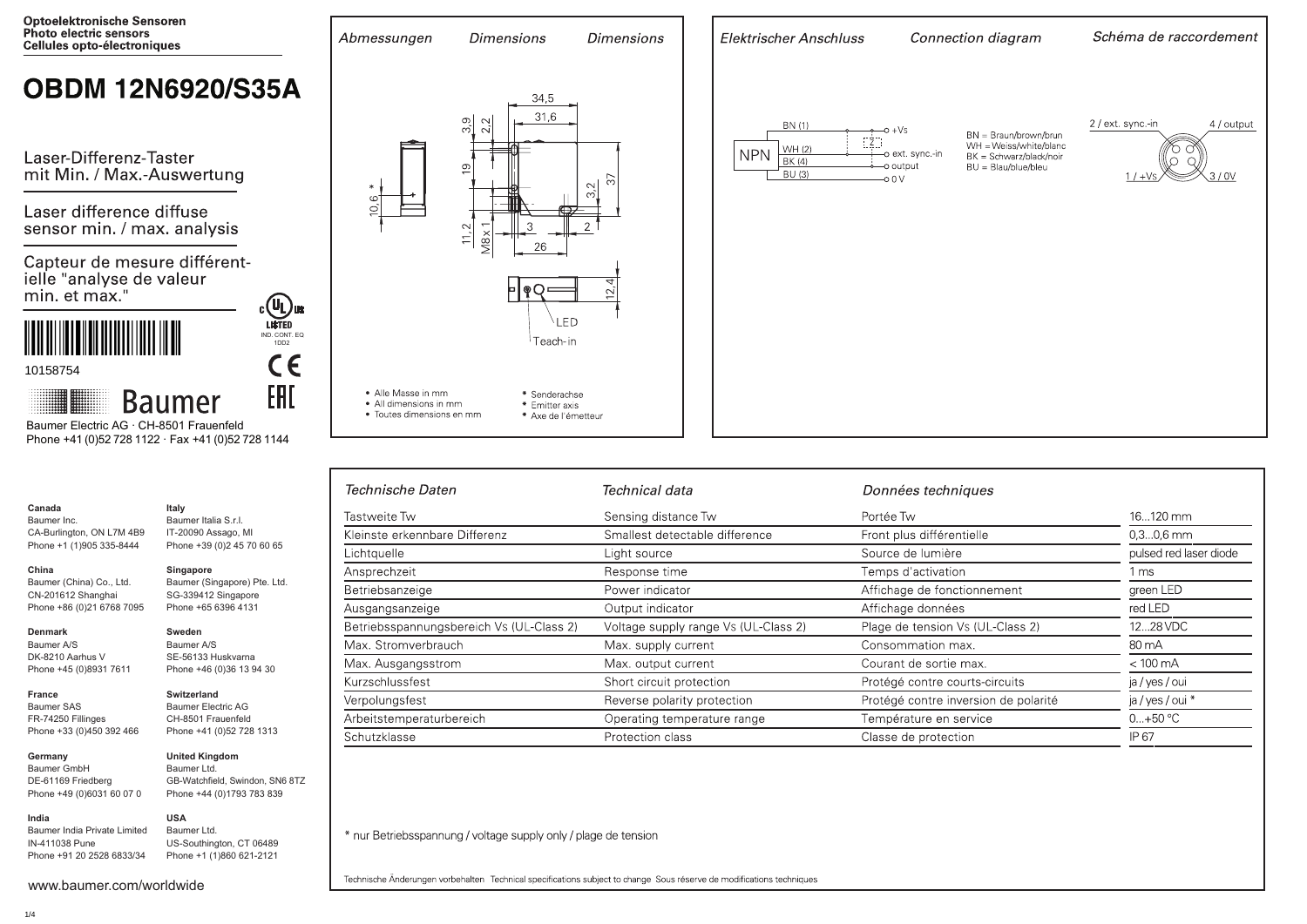Allg. Sicherheitsbestimmungen **States and Schwaren General safety instructions** Instructions générales de sécurité





Laserstrahl nie auf ein Auge richten. Es empfiehlt sich, den Strahl nicht ins Leere someone's eye. It is recommended to laufen zu lassen, sondern mit einem matten stop the beam by a mat object or mat Blech oder Gegenstand zu stoppen. Do not point the laser beam towards metal sheet.

Ne dirigez jamais le faisceau vers un oeil. Il est conseillé de ne pas laisser le faisceau se propager librement mais de l'arrêter au moyen d'un objet de surface mate.



•Aus Lasersicherheitsgründen muss die Spannungsversorgung dieses Sensors abgeschaltet werden, wenn die ganze Anlage oder Maschine abgeschaltet wird.

•Laser regulations require the power of the sensor to be switched off when turning off the whole system this sensor is part of. •Pour des raisons de sécurité, l'alimentation de ce détecteur laser doit être coupée en cas d'arrêt total du système incorporan t ce détecteur.

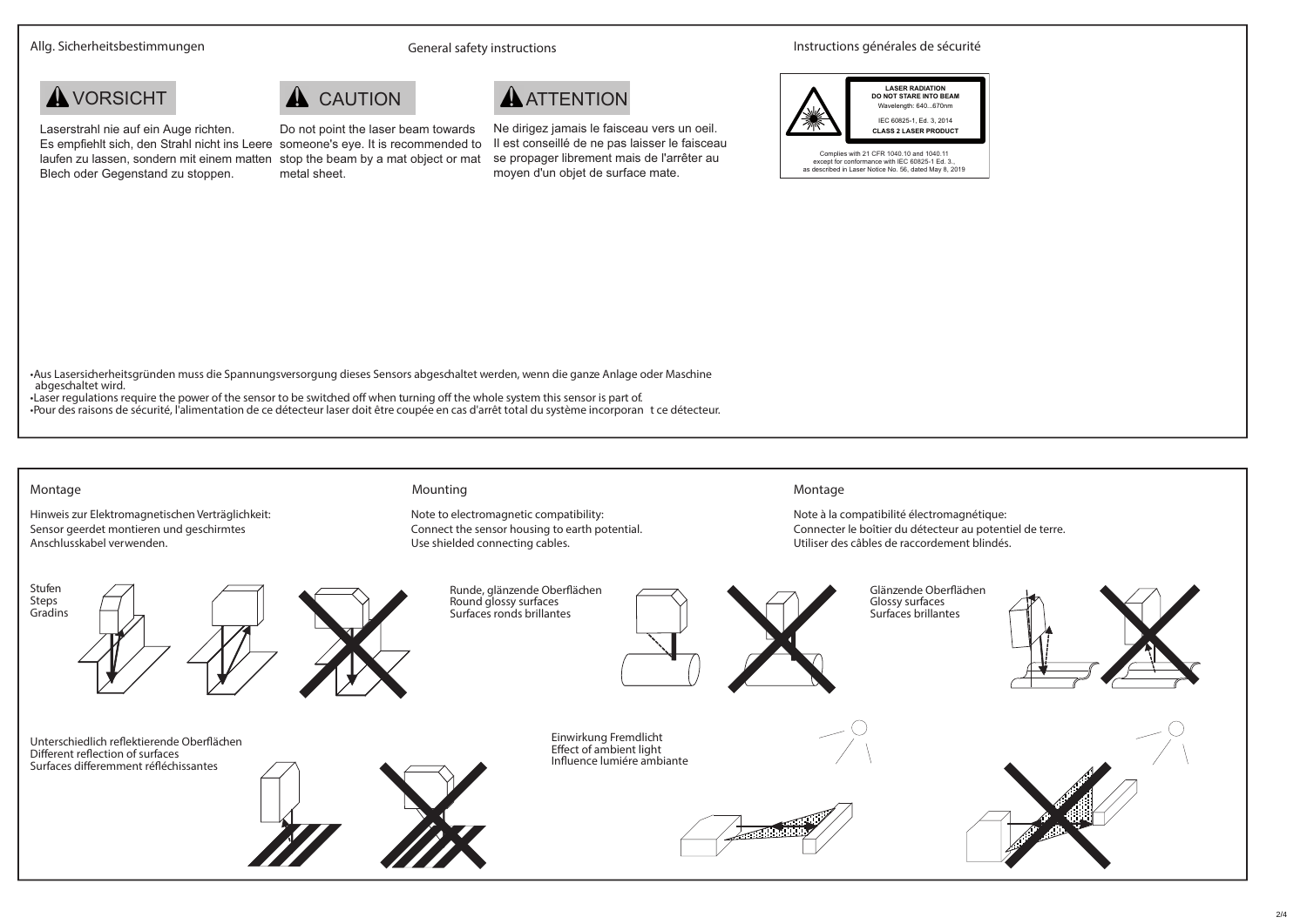## **OBDM 12N6920/S35A Laser Difference Diffuse Sensor** Laser-Differenz-Taster/Laser difference diffuse/Capteur de mesure difféfentielle Phone +41 (0)52 728 1122 · Fax +41 (0)52 728 1144

Baumer Electric AG · CH-8501 Frauenfeld

**Baumer** 

#### *Programmierung*

Der Teach-in Ablauf bei allen Differenz-Tastern entspricht dem standardisierten Teach-in Ablauf von Baumer electric. Bei den Sensoren mit externem Teach-in kann derselbe Ablauf auch über die Teach-Leitung angewendet werden. Die Teach-Taste wird 5 Minuten nach dem Einschalten der Speisespannung oder dem letzten Teach-in Prozess gesperrt, um eine Fehlmanipulation während des Betriebs zu verhindern.



Die Referenzdifferenz (min. / max. Wert) muss dem Sensor zuerst eingelernt werden. Da der Sensor nur die Differenz abspeichert, spielt im Allgemeinen die Distanz zum Objekt beim Einlernen keine Rolle. Wird jedoch die minimale Differenz gewünscht, so ist dies nur im Nahbereich möglich (siehe Diagramm).



The teach-in procedure for all difference sensors corresponds to the standard two point teach-in procedure from Baumer electric. The sensors with external teach-in can be taught the same way via the wire like the teach-in procedure by the button. 5 minutes after power on or the last teach-in procedure the teach button will be locked to prevent malfunctions.

*Programming*

The desired difference has to be first taught. Because the sensor only memorizes the difference, normally the absolute distance to the object is not relevant for the teach-in. The smallest teachable difference depends on the sensing distance (see diagram).

#### *Programmation*

La procédure d'apprentissage de tous les capteurs de mesure différentielle est identique à la procédure d'apprentissage en 2 points habituelle de Baumer Electric. Les capteurs avec apprentissage externe peuvent être configurés avec la même procédure, par l'intermédiaire du fil blanc. Cinq minutes après l'alimentation du capteur, ou après la dernière procédure d'apprentissage, le bouton sera verrouillé, afin de se prémunir des mauvaises manipulations.



La différence de référence doit être apprise en début de procédure. Le capteur ne mémorisant que la différence, la distance de l'objet n'a pas dincidence pour lapprentissage. La plus petite différence quil est possible d'apprendre dépend de la distance de mesure (voir le diagramme)



2. Differenz einlernen Objekt in min. Position platzieren -> Taste kurz drücken, rote LED blinkt wieder Objekt in max. Position platzieren -> Taste kurz drücken (Referenzdifferenz wird gespeichert) -> rote LED zeigt an, ob der Teach-Prozess erfolgreich war (Teach-in Feedback)

Ob zuerst die min. oder max. Position eingelernt wird, hat keinen Einfluss. Nur der Betrag der Differenz wird als Referenzdifferenz gespeichert.